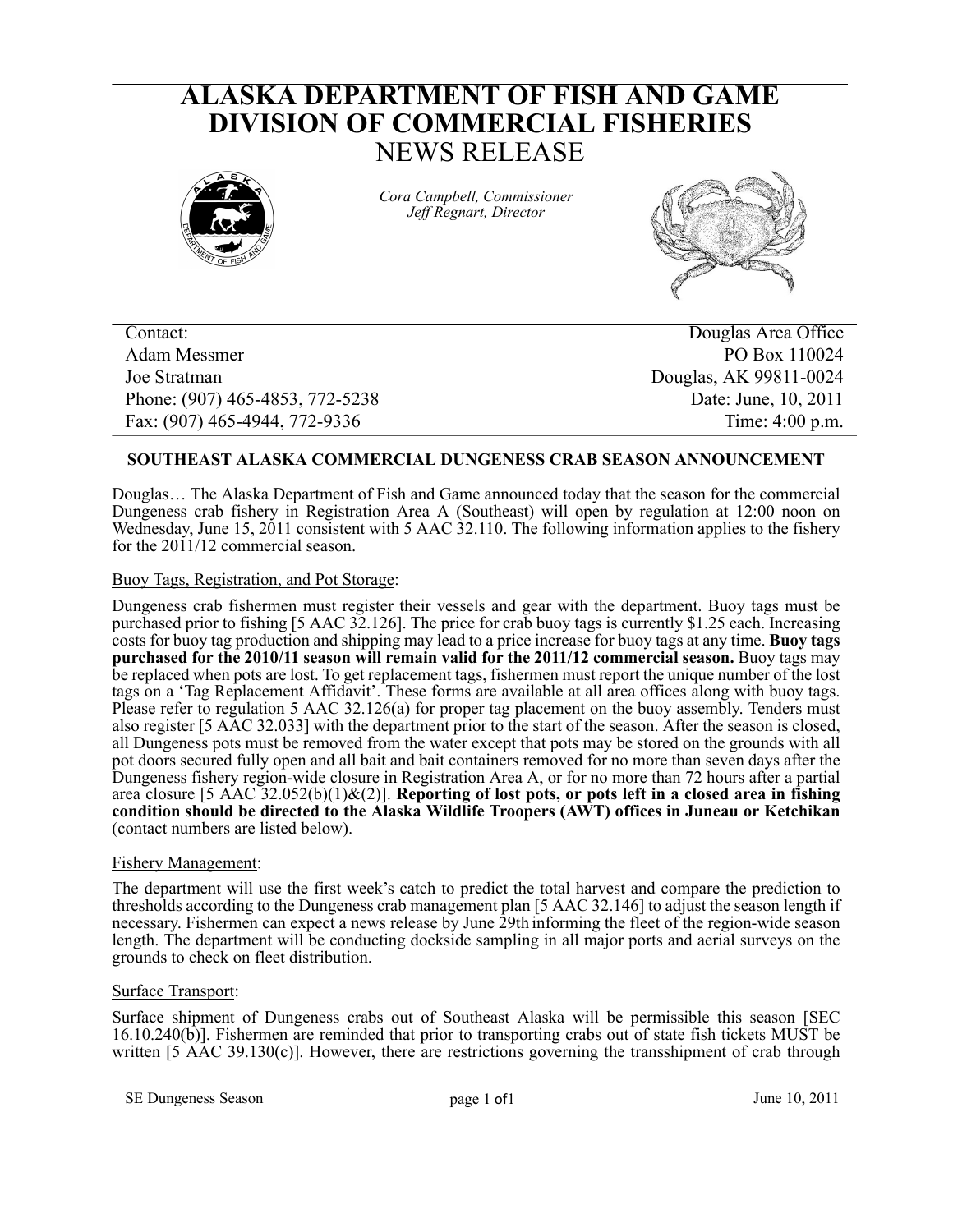Canadian waters and delivery of crabs to Canadian ports. Similarly, there are restrictions on foreign vessels wishing to purchase crabs in Alaskan waters under the Magnuson-Stevens Fishery Conservation and Management Act. For more information regarding these restrictions please contact Joe Stratman at 772-5238 or Adam Messmer at 465-4853.

Recent Alaska Board of Fisheries (BOF) action on Southeast Dungeness:

## **The BOF met in January of 2009 to discuss proposals specific to Southeast and Yakutat shellfish fisheries. Changes to the Dungeness commercial fishery that were carried by the BOF include:**

- Waters of Chaik Bay [5 AAC 32.150(16)] were reopened to commercial fishing.
- Waters of Whale Pass [5 AAC 32.150(15)] were reopened to commercial fishing, but will have a separate season description from the rest of District 6.
- Language requiring that multiple permit holders all be onboard the vessel [5 AAC 32.125] while gear is being set or hauled was clarified.
- The Dungeness crab management plan was amended to give the department more flexibility to conduct a regular fall fishery if the thresholds which shorten the fall season are reached due to soft crab discarded at sea.
- The season description for Districts 1 & 2 was changed to allow for summer (June 15 August 15) and fall (October 1 – November 30) seasons.

At the BOF's October 2009 work session, the BOF agreed to an agenda change request (ACR) to close a portion of District 2 to commercial fishing in the summer season. This ACR was heard at the March 2010 BOF meeting. At this meeting the BOF carried the proposal as amended; changing the season description for all of District 2 to match what had been in regulation prior to the BOF's January 2009 meeting. **District 2 now has a fall/winter season and is open October 1 through February 28.** The season description for District 1 remained unchanged. District 1 has summer and fall seasons and is open June 15 through August 15, and from October 1 through November 30. This recent change to the season description for District 2 went into effect on June 10, 2010. For questions regarding the change to the season description for District 2, or any other questions on season descriptions for the Dungeness crab fishery in Registration Area A, please contact Joe Stratman at 772-5238 or Adam Messmer at 465-4853.

# **Closed Waters:**

Regulatory closed waters are listed in 5 AAC 32.150. District 16 was opened for 2 weeks in the 2003/04 season; there were no landings, although limited effort did occur. The closure in District 16 that had been in effect since 2003/04 was rescinded prior to the start of the 2009/10 season to allow harvest opportunity. There were no landings reported from District 16 in the 2009/10 and 2010/11 seasons. Permit holders intending to fish in District 16 are asked to contact Joe Stratman at 772-5238 or Adam Messmer at 465-4853 prior to fishing District 16. The Yakutat Dungeness fishery will remain closed and will be discussed in subsequent news releases. Glacier Bay is closed by federal regulation to commercial Dungeness crab fishing. Fishermen may contact the Glacier Bay National Park and Preserve at (907) 697-2230 for more information.

## Other Regulations:

A person may not participate in a commercial Dungeness crab fishery in a Dungeness crab registration area if the person operated commercial, subsistence, sport, or personal use pots of any type during the 14 day period immediately before the opening of a commercial Dungeness crab fishery [5 AAC 32.053(b)(1)]; or operates a vessel that was used or operated by the person or by another person operating

pots of any type in a commercial, subsistence, sport, or personal use fishery during the 14 day period immediately before the opening of the commercial Dungeness crab fishery [5 AAC 32.053(b)(2)]; except that a person or vessel that operates commercial king crab pots in waters deeper than 100 fathoms during the 14 day period immediately before the opening of the commercial Dungeness crab fishery in Registration Area A, may participate in the commercial Dungeness crab fishery [5 AAC 32.128].

## Other Permits Required:

A catcher/seller permit is required to sell raw, unprocessed fish and/or shellfish (other than bivalve mollusks) to unlicensed buyers. Examples would be selling or attempting to sell to the general public dockside for non-commercial purposes, or to a restaurant, grocery store, or established fish market that has a processing